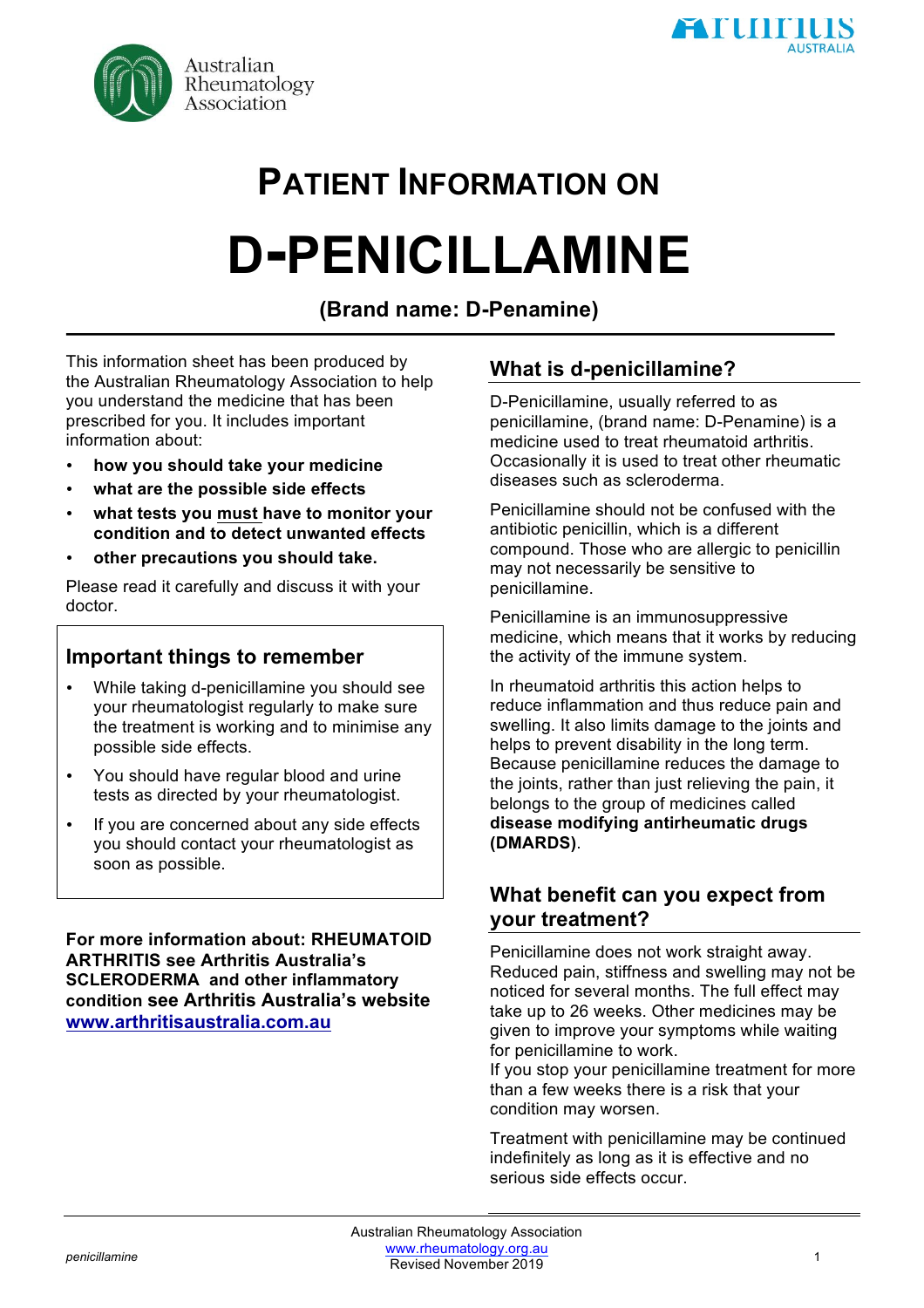## **How is penicillamine taken?**

Penicillamine is taken by mouth in tablet form usually once or twice a day.

Treatment begins with a small dose (usually 125mg or 250 mg a day) and is increased slowly if there are no side effects in the first few weeks of treatment.

Generally the maintenance dose of penicillamine is between 125mg to 750mg a day depending on the response.

If you miss a dose take it as soon as you remember, but if you remember when it is almost time for your next dose take only the usual dose. Do not take a double dose.

Because the medicine binds to various foods it is important to take it on an empty stomach or at least 1 hour before, or 2 hours after, a meal.

It is also important not to take *iron tablets, calcium, milk or antacids* within 2 hours of taking penicillamine as they reduce the absorption of the medicine.

Penicillamine may be used with other arthritis medicines including:

- other DMARDs such as methotrexate
- steroid medicines such as prednisolone or cortisone injections into the joint
- anti-inflammatory medicines (NSAIDs) such as naproxen (Naprosyn) or ibuprofen (Brufen/Nurofen)
- simple pain medicines such as paracetamol.

## **Are there any side effects?**

You might experience side effects with your treatment. Tell your doctor if you are concerned about possible side effects. A reduction in the dose may minimise side effects so that you can continue to take this treatment. Your doctor will advise on any dose changes that are necessary. *Most common possible side effects*

#### • The most common side effect is a *skin rash*. This occurs in up to 15% of people taking penicillamine. The rash may be itchy. If the rash blisters, penicillamine will usually be stopped.

- *Mouth ulcers* may also occur. *Alterations in taste* are fairly common, but often disappear in a few weeks.
- There may be some degree of *nausea*  (feeling sick) and *loss of appetite* at the beginning, but these feelings often pass. See your doctor if these effects persist.

• *Kidney function*: In 5 to 20% of people penicillamine may affect the kidneys and may cause a leakage of protein into the urine. Regular urine tests will therefore be done during your treatment (see below). Traces of protein in the urine are usually not a problem, but larger amounts will usually mean the treatment will be stopped. You should tell your doctor if you have had kidney problems in the past.

#### *Less common or rare possible side effects*

There are some rare but potentially serious side effects with penicillamine.

• *Blood counts* : Penicillamine can cause a drop in the number of white blood cells, which are needed to fight infection. It can also cause a drop in the number of platelets, which help to stop bleeding. These effects occur in less than 5% of patients.

Regular blood tests aim to pick these problems up early when they occur. However, if you develop a sore mouth, mouth ulcers, easy bruising, nosebleeds, bleeding gums, breathlessness, infection or fever tell your doctor straight away.

• Very rare side effects include *painful breastsor immune related disorders.*

## **What precautions are necessary?**

#### *Blood tests*

- Since the blood cells may be affected by penicillamine, you **must** have regular blood tests during your treatment. This is very important, as you may not get symptoms with these problems.
- Blood tests are particularly important during the first few months of treatment.
- As well as monitoring for side effects, blood tests help to monitor your condition to determine if the treatment is effective.
- You will be advised how often these tests are necessary. It may be fortnightly to begin with, and once every 1 to 3 months when a maintenance dose has been reached.
- Your general practitioner will be informed about the monitoring schedule. It is important to see your general practitioner if you have been asked to do so as they have an important role to play in monitoring your condition.

#### *Urine tests*

It is important to have regular urine tests to check for effects on the kidney. Testing for